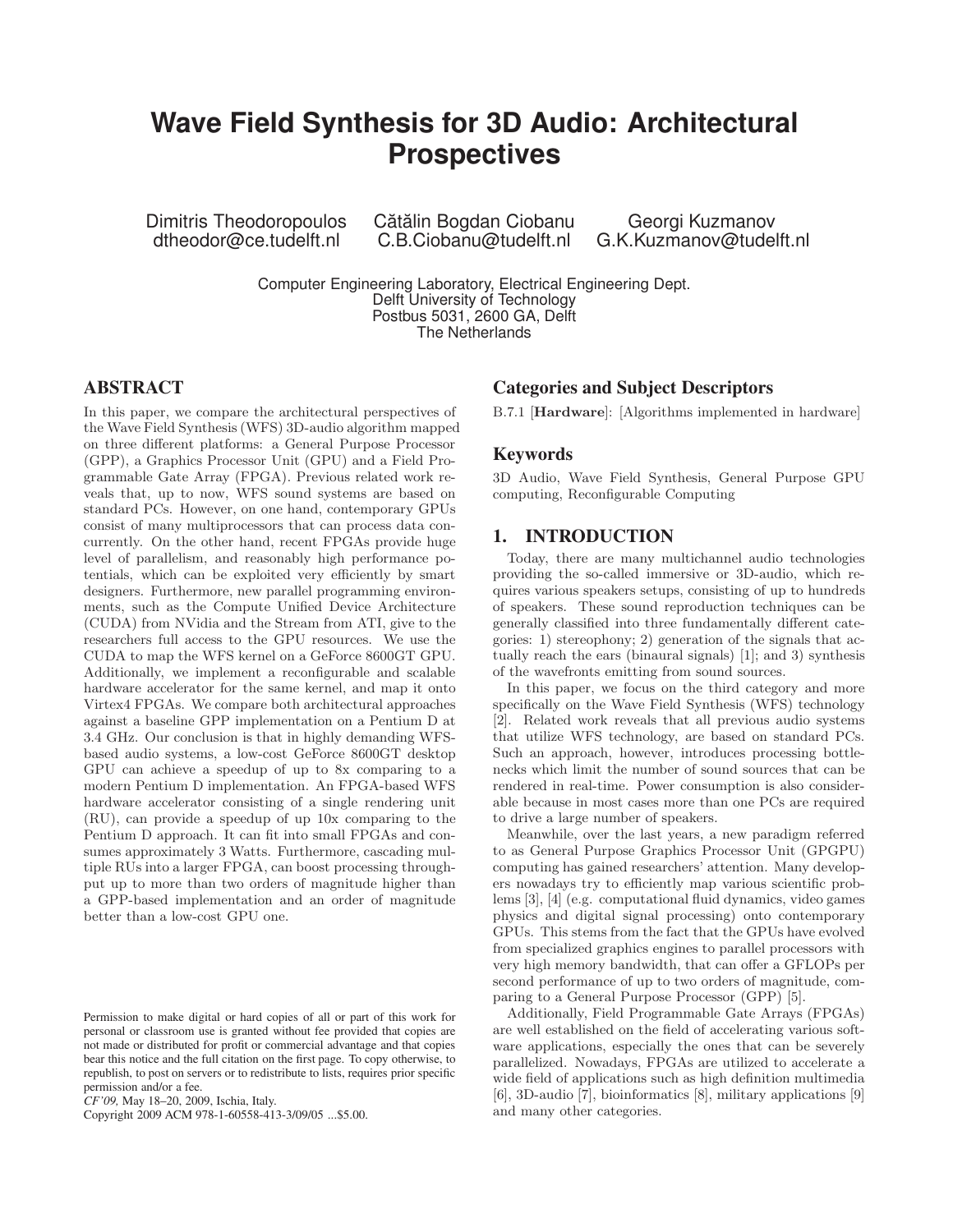Based on the fact that both GPUs and FPGAs have the potential of highly parallel data processing, we investigate under what conditions one or the other platform is performance and cost efficient for mapping the WFS 3D-audio algorithm (which can be considerably parallelized) onto them. The main contributions of this work are the following:

- We explore the architectural prospectives of the WFS algorithm by mapping it on three different platforms: a GPP, a GPU, and an FPGA
- We utilize NVidia's Compute Unified Device Architecture (CUDA) [5] parallel software environment to map the most computationally intensive parts of the WFS algorithm (WFS kernel) on a GeForce 8600GT. To the best of our knowledge, this is the first reported mapping and exploration of the WFS algorithm on a GPU.
- We quantified the performance gains from utilizing both GPU and FPGAs on real off-the-shelf chips. A small FPGA Virtex4 FX60 implementation of single Rendering Unit (RU) obtains WFS speedup of 10 times against a Pentium D GPP. A larger FPGA can accommodate up to 13 RUs, allowing a speedup of up to 140. Furthermore, we managed to achieve a speedup of up to eight times of the WFS kernel when mapped onto a low-cost GeForce 8600GT GPU.

The remainder of the paper is organized as follows: Section 2 discusses the WFS theoretical background and various audio systems based on this technology. In Section 3, we present the mapping process of the WFS kernel on the GPU. Section 4 briefly presents the WFS hardware accelerator already proposed in [7]. In Section 5, we compare all implementations, and Section 6 concludes the paper.

## **2. BACKGROUND AND RELATED WORK**

In this section, we provide a theoretical background of the WFS algorithm. Furthermore, we discuss various audio systems that are based on the WFS technology.

One popular, yet computationally intensive, way of delivering a natural sound environment is provided by audio technologies that can synthesize wavefronts of a virtual source. The most important benefit of these technologies is that they do not constrain the listening area to a small surface, as it happens with stereophonic systems and binaural setups without headphones. On the contrary, wavefront synthesis provides a natural sound environment in the entire room, where every listener experiences an outstanding sound perception and localization. However, their main drawback is that they require large amount of data to be processed and many speakers to be driven.

The two technologies that synthesize wavefronts are Ambisonics and Wave Field Synthesis (WFS). Ambisonics was proposed from Oxford Mathematical Institute in 1970 [10]. Researchers focused on a new audio system that could recreate the original acoustic environment as convincingly as possible. In order to achieve this, they developed a recording technique that utilizes a special surround microphone, called the Soundfield microphone. The recording equipment generates 4-channel signal, called B-Format, that includes all the appropriate spacial information of the sound image. B-Format consists of left-right, front-back and up-down data,

plus a pressure reference signal, providing the capability to deliver surround audio with height information. A major advantage of Ambisonics sound systems is that they can utilize an arbitrary number of loudspeakers that do not have to be placed rigidly.

WFS was proposed by Berkhout [2]. It is essentially based on Huygens' principle stating that a wavefront can be considered as a secondary source distribution. In the audio domain, Huygens' principle is applied by stating that a primary source wave front can be created by secondary audio sources (plane of speakers) that emit secondary wavefronts, the superposition of which creates the original one. However, some limitations arise in real world systems. For example, a plane of speakers is not feasible in practise, so a linear speaker array is used, which unavoidably introduces a finite distance between the speakers. This fact introduces artifacts such as spatial aliasing, truncation effects, amplitude and spectral errors of the emitted wavefront [11].

Theoretical background on WFS: Figure 1(a) illustrates an example of a linear array speaker setup. Each speaker has its own unique coordinates  $(xs_i, ys_i)$  inside the listening area. In order to drive each one of them so as the rendered sound source location is at  $A(x1, y1)$ , the following operations are required to calculate the so called Rayleigh 2.5D operator [12]: filtering of the audio signals with a 3 dB/octave correction filter [13] and calculation of the delayed sample and its gain, according to each speaker distance from the virtual source. To render a source behind the speaker array, the inner product z between vector  $\overline{d_1}$  and the speaker array, the inner product z between vector  $\overline{d_1}$ each speaker normal vector  $\overrightarrow{n}$  must be calculated. Then the amplitude decay  $AD$  is given by the following formula [12]:

$$
AD = \sqrt{\frac{Dz}{(Dz + z) * |\vec{d}|}} * cos(\theta)
$$
 (1)

where Dz is called *reference distance*, the distance where the Rayleigh 2.5D operator can give sources with correct amplitude,  $|\vec{d}| = |\vec{d}_1|$ , and  $\cos(\theta)$  is the cosine of angle  $\theta$ between the vectors  $\overrightarrow{d_1}$  and  $\overrightarrow{n}$ , as shown in Figure 1(a).

In order to render a moving source from a point A to a point B behind the speaker array, a linearly interpolated trajectory is calculated [12]: Distance  $|\vec{d}_2| - |\vec{d}_1|$  is divided by the samples buffer size bs, in order to calculate the distance difference  $v$  (in meters) of the source from speaker i between two consecutive audio samples:

$$
v = \frac{|\overrightarrow{d_2}| - |\overrightarrow{d_1}|}{bs} \tag{2}
$$

Based on the distance  $v$ , the source distance  $|\overrightarrow{d}|$  from speaker i with coordinates  $(xs_i, ys_i)$  is updated for every sample by the formula:

$$
|\overrightarrow{d}| \leftarrow |\overrightarrow{d}| + v \tag{3}
$$

According to the current distance  $|\vec{d}|$  from speaker *i*, an output sample is selected based on the formula:

 $delayedsample = -(l + (df * |\overrightarrow{d}|)) + (out\_index + +)$  (4)

where  $df = f_s/v_s$  is the distance factor  $(f_s$  is the sampling rate,  $v_s$  is the sound speed), *out\_index* is the current output audio sample and  $l$  is an artificial latency. Finally, the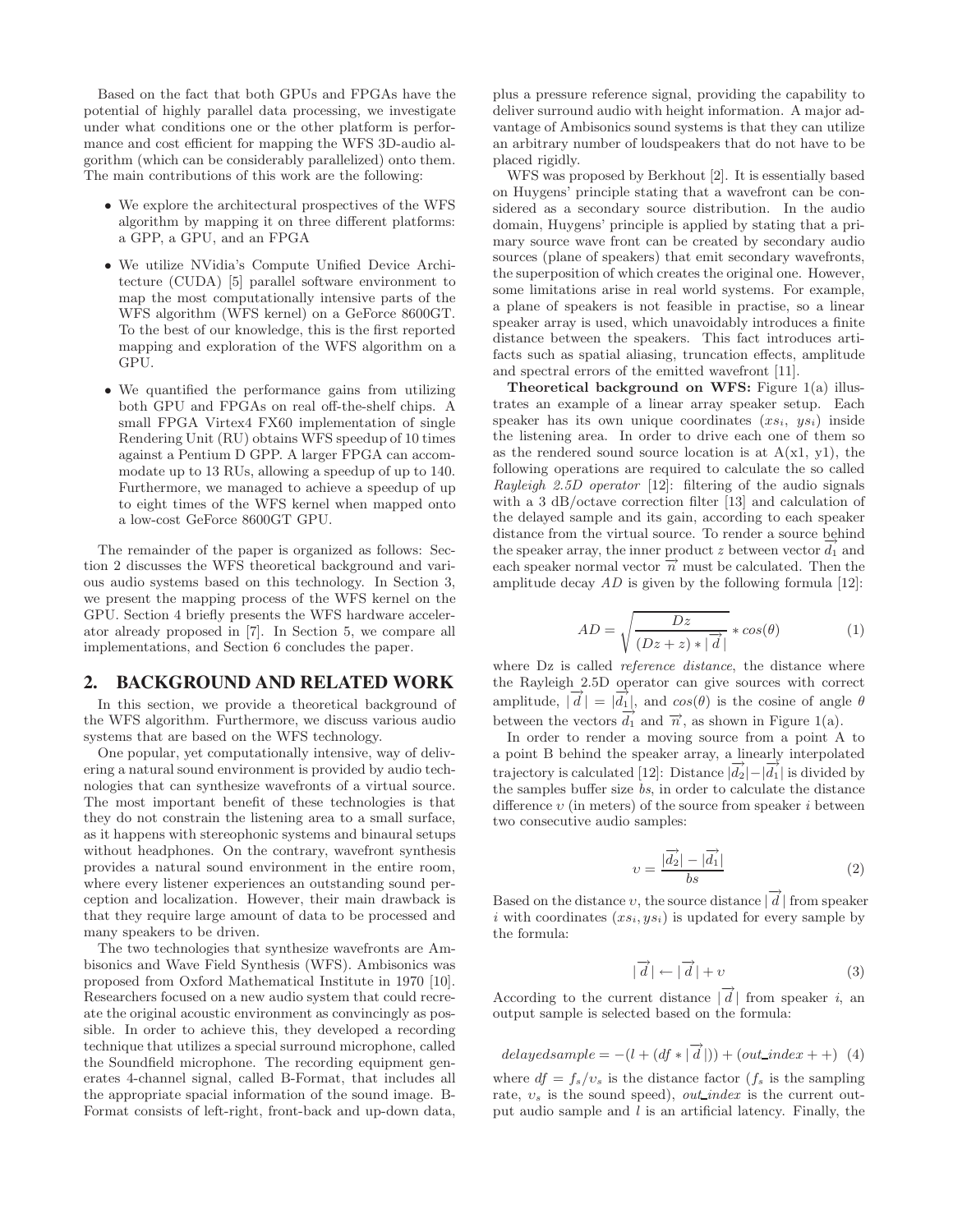

(b) Proper choice of the delayed sample.

#### Figure 1: A hypothetical speaker array setup and an illustration of how the delayed sample is selected in WFS.

 $Buffer/delayed\ sample/$  is multiplied by the amplitude decay AD and the system master volume. The result is stored to the Speaker Buffer.

Figure 1(b) illustrates how the delayed sample is calculated. The source samples are divided into buffer-size source segments (in our implementation 1024-sample segments). In each iteration a source segment is used to select the proper audio samples for each speaker. However, there are cases where the evaluated delayed sample does not belong to the current source segment, but instead, to the previous one. Thus, in every iteration, two source segments are needed, the current and the previous one, to cover both cases where the evaluated delayed sample is positive or negative respectively. Further details can be found in [14], [15], [13] and [12].

Related work: A sound system that was built in IRT in Munich and called the Binaural Sky [16], actually combines both binaural and Wave Field Synthesis technologies. The Binaural Sky concept is based on the avoidance of Cross Talk Cancelation (CTS) filters real time calculation, while the listener's head is rotated. Instead of using two speakers the authors utilize a circular speaker array that synthesizes focused sound sources around the listener. The system uses a head tracking device and, instead of real time CTS filter calculation, it adjusts the speaker driving functions such as delay times and attenuations. The speaker array consists of 22 broadband speakers and a single low frequency driver. All real time processing is done on a Linux PC with a 22 channel sound card.

Two companies, SonicEmotion [17] and Iosono [18], pro-

duce audio systems based on WFS technology. SonicEmotion rendering unit is based on Intel Core2Duo processor and consumes an average power of 360 W. It supports rendering up to 64 real-time sound sources, while driving a 24 speaker array. Iosono rendering unit is also based on a standard PC approach and supports up to 64 real-time sources while driving 32 speakers. In both cases, when more speakers are required, additional rendering units have to be cascaded.

The authors of [19] describe a real-time immersive audio system that exploits WFS technology. The system performs sound recording from a remote location A, transmits it to another one B, and renders it through a speaker array utilizing the WFS technology. In order to preserve the original sound exact coordinates, a tracking device is employed. A beamformer also records the sound source, but without the acoustic properties of the recording location A. Thus, a dry source signal with its coordinates is transmitted to B. The WFS rendering unit receives this information along with the acoustic properties of the reproduction room B. The result is the same sound source being rendered exactly at the same position under B acoustic properties. The complete system consists of four PCs, out of which one used for the WFS rendering.

In [20], the authors developed a system that combines WFS technology with a projection-based multi-viewer stereo display. The system hardware setup consists of four standard PCs and 32 speakers. One PC is used to control two cameras that are tracking movements of a user. A second PC drives four LCD projectors that generate images on a perforated screen. A third PC is used as an audio player and is connected to Iosono rendering unit described above. The latter processes all input audio signals and drives 32 speakers divided into four 8-speaker panels.

Finally, one of the first attempts to utilize the GPU for 3D-audio algorithms processing was presented in [21]. The authors developed an optimized SSE assembly code running on a Pentium 4 at 3 GHz for binaural rendering. They also implemented an equivalent code to be run on an NVidia GeForce FX 5950 Ultra GPU, by using the Cg and OpenGL graphic languages. Their SSE implementation managed to render 700 real-time sound sources, while the GPU performed worse and rendered up to 580 sources. However, the authors identified that the GPU performance could be boosted by 50% if floating point texture re-sampling was supported in hardware. Furthermore, they suggested that the AGP connection could become a bottleneck when transferring large amounts of audio data from the GPU main memory to the audio hardware for playback. To the best of our knowledge, no HW implementation of WFS, neither on GPU, nor on FPGA has been proposed in the literature.

# **3. GPU BASED IMPLEMENTATION OF THE WFS KERNEL**

In this section, we briefly describe the GPU organization and discuss the mapping details of the WFS kernel onto it.

GPU organization: Contemporary NVidia GPUs [5] consist of M multiprocessors, as illustrated in Figure 2, that can process data concurrently. Each multiprocessor includes P processors and the following four different types of on-chip memory:

1. A shared memory among all processors in a multiprocessor. The shared memory is used for data caching.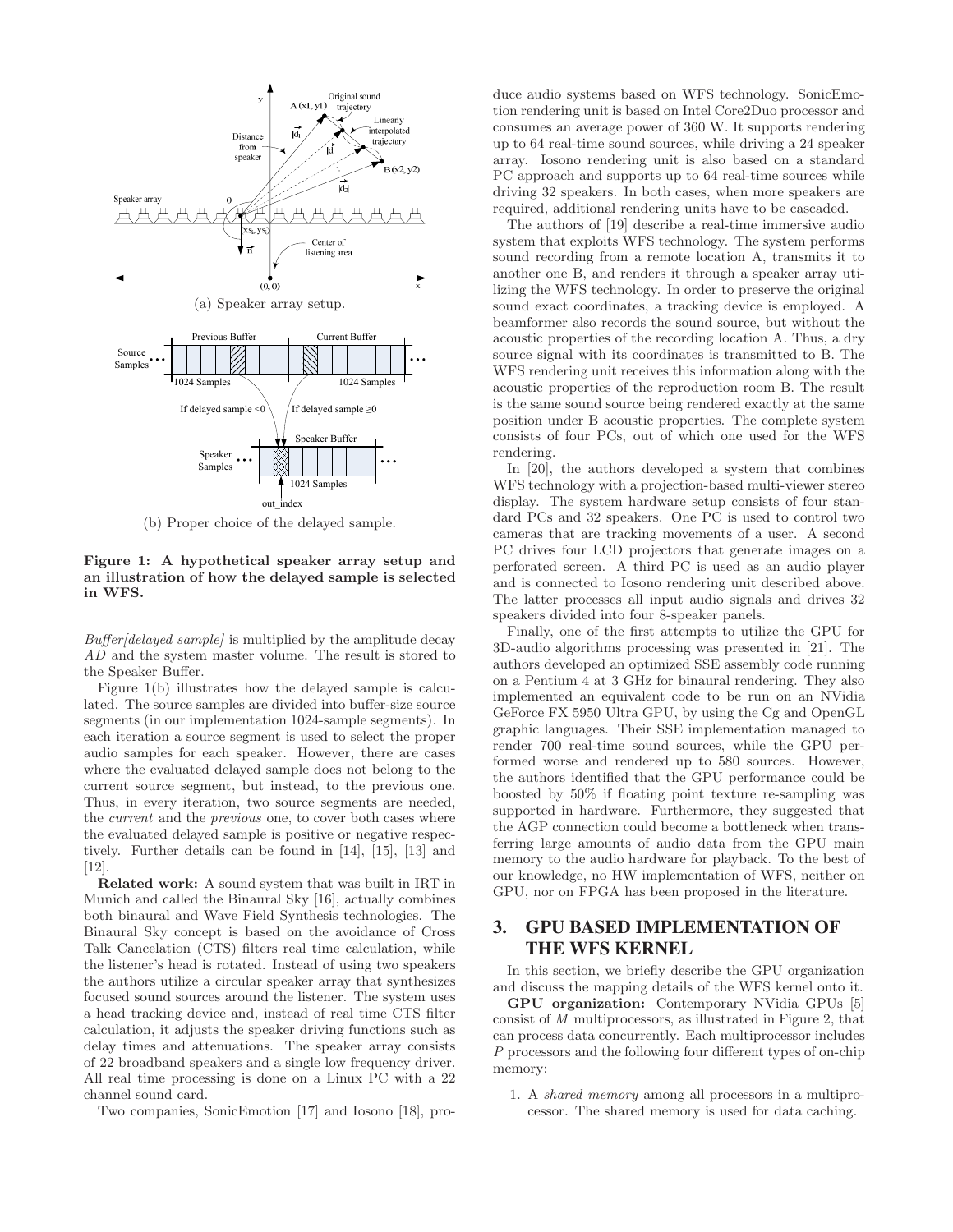

Figure 2: The GPU organization.

- 2. A read-only constant memory used for caching reads of constants from the GPU main memory.
- 3. Another read-only memory, called texture memory, that is used for caching textures read also from the GPU main memory.
- 4. P Register Files (RFs) distributed among all processors inside the multiprocessor.

In order for the developers to efficiently map general purpose kernels on the GPU without using specific graphics terms, such as textures, vertices and fragments, NVidia launched the CUDA parallel software environment [5]. CUDA introduces a set of extensions to the C programming language that exposes to the developers the parallel processing capabilities of the GPU. Each kernel mapped on the GPU is executed concurrently by many threads mapped on the multiprocessors. CUDA defines a thread hierarchy based on a grid of thread blocks. Each block consists of up to 512 threads in a 1-, 2- or 3-dimensional order, while the maximum dimension size of a grid of thread blocks can be up to  $2^{16}$ .

Mapping of the WFS kernel onto the GPU: The WFS algorithm can be considerably parallelized. Once the source distance from a speaker and the source amplitude decay have been calculated, each sample for this particular speaker can be processed concurrently (eq. 4). Furthermore, all calculations regarding each speaker are also independent. Based on this fact, we decided to create a grid of thread blocks as depicted in Figure 3. The x-axis represents all thread blocks that process audio samples for a specific speaker. Thus, the total number of rows equals to the number of speakers. The y-axis represents all thread blocks that process a certain 1024-samples segment, which is the buffer size bs mentioned in Section 2. Thus, the number of columns is equal to  $\frac{\#autiosamples}{buffer size}$ . However, since each thread block can consist of up to 512, we split the source samples into two sets, {0,..., 511} and {512,...,1023}. Consequently, each thread is calculating serially two samples. Finally, the z-axis represents the total number of input sound sources that need to be rendered through the speakers.

While mapping the WFS kernel onto the GPU special attention was paid on the data transfers between the GPU main memory and the on-chip shared memory. As recommended in [5], while a GPU kernel is running, the GPU main memory accesses by the threads should be minimized, because each one requires hundreds of cycles. For this reason, source and speaker coordinates are stored in the constant memory, because it is cachable and thus will be faster to read them, instead of accessing the GPU main memory each time



Figure 3: Grid of thread blocks for the WFS kernel.

they are required. When the WFS kernel starts execution, its first task is to load all required data from the GPU main memory to the shared memory. When data loading is done, all threads within a block are synchronized to make sure that further shared memory readings will be valid. Once all threads are synchronized, each one of them processes two speaker samples as mentioned earlier. All results are temporarily stored in the shared memory and, as soon as all threads are done, the kernel copies them back to the GPU main memory. Following this approach regarding the data transfers, we managed to minimize the memory access cost impact on the overall kernel execution time.

Overall, the processing steps of the WFS kernel for a source  $i$  rendered through speaker  $j$  can be summarized as follows:

- 1. Copy from the GPU main memory the next 2048 source samples to the shared memory. For every 1024 speaker samples to be calculated, the algorithm requires to access the previous source buffer when the delayed sample is negative, or the current source buffer when the delayed sample is positive (eq. 4).
- 2. Calculate the amplitude decay and distance of source i from speaker j. A single thread per block calculates the source i distance from speaker j and the corresponding amplitude decay. The reason that we use a single thread is because the distance and the amplitude are common for a specific 1024-sample segment.
- 3. Process speaker samples 0 to 511. All threads process one sample, and store the results back into the shared memory.
- 4. Process speaker samples 512 to 1023. Again each thread processes one sample and stores the results back into the shared memory.
- 5. Copy processed speaker samples to the GPU main memory. As soon as all speaker samples are processed, the threads are again synchronized and each one stores two speaker samples back to the main GPU memory.

Figure 4 depicts a flowchart of the complete software that runs both on the GPP and on the GPU. Once all required memory allocations are completed, the GPP filters all audio samples. The filtered audio samples are copied from the GPP main memory to the GPU main memory. The software then invokes the WFS kernel, which starts running on the GPU as explained before. When the WFS kernel finishes processing all filtered audio samples from all sources, the software copies all speakers samples back into the GPP main memory.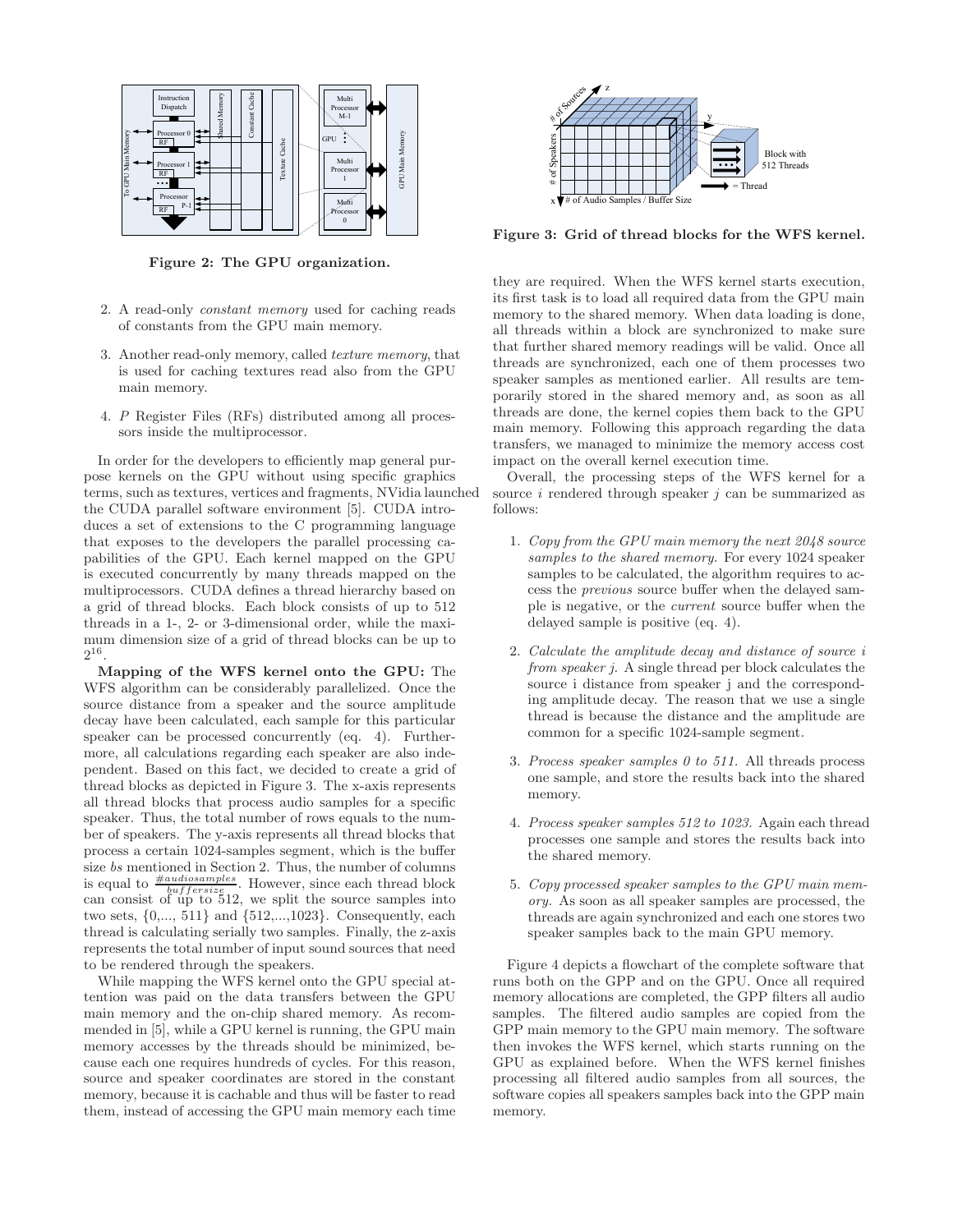

Figure 4: Flowchart that illustrates the main WFS processing steps.

# **4. FPGA BASED IMPLEMENTATION OF THE WFS KERNEL**

In this section, we briefly discuss the FPGA implementation of the WFS kernel, originally proposed in [7].

Complete infrastructure: Figure 5(a) illustrates the hardware design infrastructure. The PowerPC utilizes a 128-Kbytes instruction memory connected to the Processor Local Bus (PLB) through its PORTA. Furthermore, a 64-Mbytes DDR SDRAM is used to store audio samples. An additional 128-Kbytes data memory is also connected through its PORTA to the PLB that is used from the PowerPC. The PORTB is connected directly to the Fabric Coprocessor Module (FCM) $^{\rm 1}$  which accommodates the WFS hardware accelerator. This shared memory implementation allows the FCM to access the memory more efficiently compared to accessing it through the PLB. The FCM is also connected directly to the PowerPC through the Auxiliary Processor unit (APU) [22] interface. The latter is configured to decode one User Defined Instruction (UDI) that invokes the FCM execution. Finally, an RS232 module is employed to debug the system through the On-chip Peripheral Bus (OPB).

WFS kernel accelerator: For the internal calculations, the FCM does not follow a floating point approach. This would result in a complex hardware design capable of delivering results with unnecessary high accuracy. Instead, after experiments [7], it was decided that a fixed point format with five integer and 17 fractional bits to represent initial data, suffices to produce results with three decimal digits accuracy.

In Figure 5(b), the FCM internal organization is depicted. The hardware accelerator mainly consists of two different sub-units, a Rendering Unit (RU) and an FIR filter. Furthermore, a RU includes two modules, the Preprocessor and the WFS Engine, and a memory where all speaker coordinates are stored in the aforementioned fixed point format.

The Preprocessor is designed to calculate the samples distance  $v$  (eq. 2), amplitude decay  $AD$  (eq. 1) and the source distance  $\overrightarrow{d}$  (eq. 3) for each speaker. A more detailed operation analysis suggests that a total of nine additions/subtractions, nine multiplications, three square root operations and two divisions are required per speaker. The Preprocessor requires 142 clock cycles to complete data processing and the final results are forwarded to the WFS Engine.

As soon as the Preprocessor has finished calculations, it acknowledges the FCM primary controller. The latter starts the WFS Engine which reads the amplitude decay, sample



(b) FCM organization.

Figure 5: The complete WFS design infrastructure and the FCM organization.

and source distance with respect to a particular speaker, and calculates the delayed samples (eq. 4). The WFS Engine integrates a reconfigurable number of Sample Selection Cores (SSCs), each one processing one speaker sample per cycle. Each SSC contains one multiplier, one subtractor, two accumulators and one adder. Thus, for example, a WFS with two SSCs can process two samples per cycle, which leads to 512 cycles for 1024 samples. In addition, 11 cycles are spent on communication among the WFS Engine internal modules, leading to a total of 523 cycles to process 1024 audio samples per speaker.

Figure 6 depicts the FCM functionality. As soon as a UDI is decoded from the PowerPC, the APU invokes the FCM execution. The latter reads the current source coordinates inside the listening area and the appropriate source samples from the PLB memory. The source samples are filtered and then stored to an internal buffer. The FCM controller loads the speakers coordinates from the memory and forwards them to the Preprocessor along with the source coordinates. The Preprocessor and the WFS Engine work in parallel; while the fist is calculating the amplitude decay and the sample and source distance for a particular speaker, the latter is calculating the samples of the previous speaker. With this pipelined module execution approach, the Preprocessor latency is completely hidden, thus improving considerably the FCM performance.

Table 1 displays the FPGA resource utilization with one RU with two SSCs integrated in the FCM. All slices occupied by infrastructural modules such as the PLB, OPB, PLB2OPB bridge and the RS232, are mentioned in the Infrastructural slices row. Table 2 shows how many such RUs can fit in a single FPGA, based on its available resources. Since one RU occupies only 3032 slices, the largest FPGA of the Virtex4 FX family can accommodate up to 13 RUs,

<sup>&</sup>lt;sup>1</sup>We follow Xilinx terminology.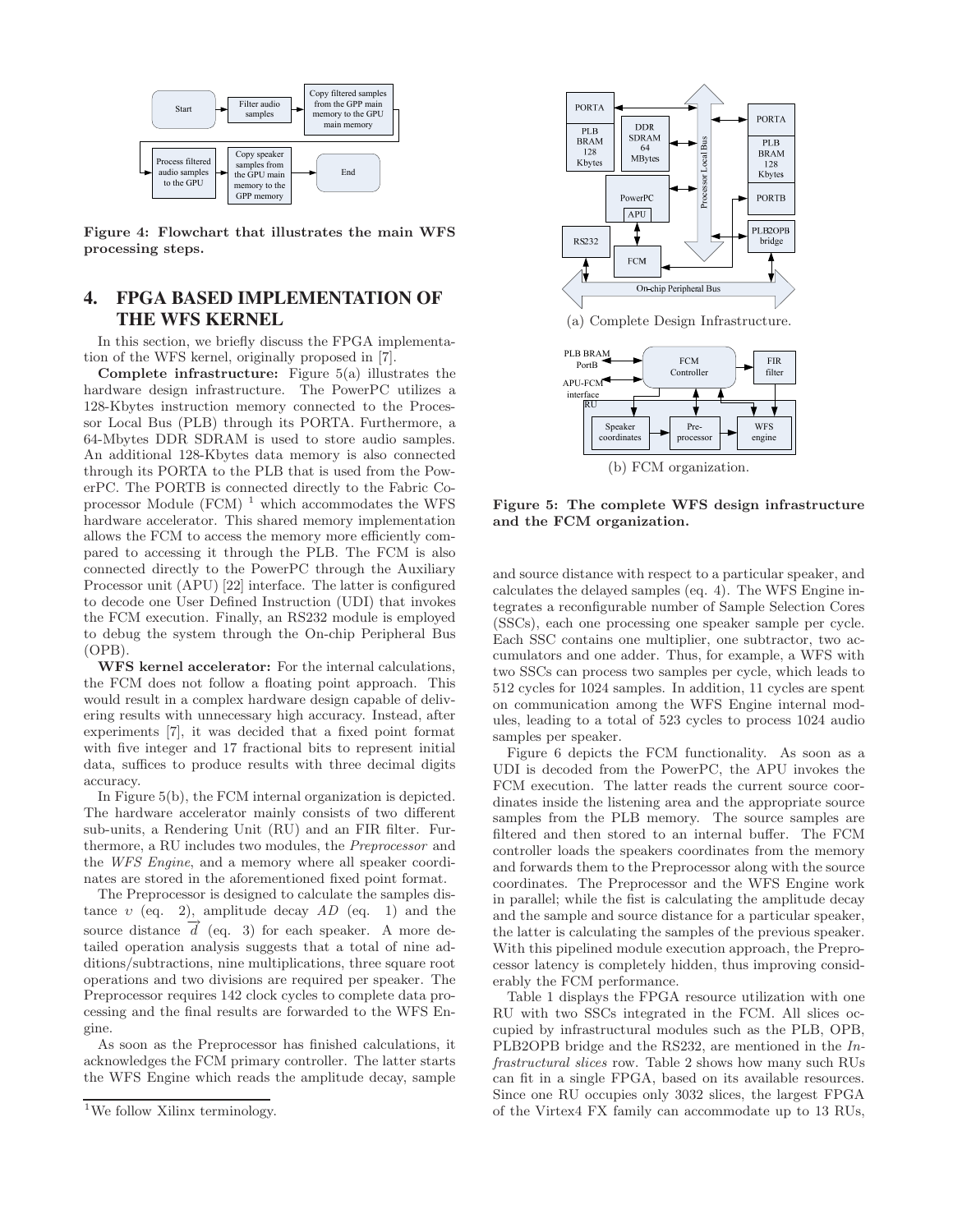

Figure 6: Flowchart that shows FCM functionality.

Table 1: FPGA resource utilization

| Maximum frequency (MHz)     | 218   |
|-----------------------------|-------|
| Total Power Consumption (W) | 2     |
| <b>XtremeDSP</b> Slices     | 14    |
| <b>RU</b> Slices            | 3032  |
| <b>FIR Filter Slices</b>    | 7152  |
| Peripheral Slices           | 2205  |
| <b>Total Slices</b>         | 12389 |

thus providing resources for considerable parallel processing of samples.

## **5. EXPERIMENTAL RESULTS**

In this section, we provide the comparison among the three different WFS kernel implementations. First, we discuss the experimental setup of each platform and then we present the achieved speedup under various speakers configurations. Finally, we investigate how the data memory transfers overhead affects the overall WFS kernel execution.

Experimental setups: The original WFS kernel is implemented in the C software language and executed on a Pentium D D940 at 3.4 GHz with 2 GBytes of DDR2 SDRAM. The GPU modified WFS kernel implementation was mapped onto an NVidia GeForce 8600GT graphics card with 256 MBytes of DDR3 SDRAM. The 8600GT GPU consists of four multiprocessors, each one integrating 8 processors operating at 1.19 GHz [5]. Regarding the software environment, we installed the CUDA 2.1 and the latest NVidia drivers. Finally, the reconfigurable hardware implementation of the WFS kernel, was designed in VHDL. The complete design synthesis was done with Xilinx's EDK 9.1 and a fully functional prototype with one RU, including two SSCs, was implemented and tested on a Virtex4 FX60 -11.

Implementations comparison: Our primary goal is to compare the potential speedup that can be achieved by the different platform implementations, without taking into ac-

Table 2: Slices versus XtremeDSP slices proportion

| <b>FPGA</b>      | Available Slices | <b>Slices</b><br><b>XtremeDSP</b> | RU <sub>s</sub> Fit |
|------------------|------------------|-----------------------------------|---------------------|
| V4FX40           | 9267             | 193                               |                     |
| V4FX60           | 15923            | 124                               |                     |
| V4FX100          | 32819            | 205                               | 10                  |
| $\sqrt{4}$ FX140 | 53811            | 280                               | 13                  |

count the overhead of the initial data transfers between the GPP main memory and the GPU main memory. In other words, we assume that all data are already residing in the GPU main memory. Regarding the FPGA implementation, we assume that all samples are stored in on-chip BRAMs, thus excluding the overhead of transferring data between the FPGA and the DDR SRDAM. These assumptions are made based on the fact that, as we indicated in Section 1, in this work our goal is to identify the optimal architectural solutions for the WFS kernel with respect to particular computational demands and in different application contexts. Furthermore, we also provide an investigation regarding the memory transfers impact on the kernel execution both for the GPU and the FPGA.

Figures 7(a), 7(b), 7(c) and 7(d) display the achieved speedup of the GPU and the FPGA implementation WFS kernel, called GPU\_WFS and FPGA\_WFS\_1RU respectively, against the original implementation on the Pentium D. On the x-axis the number of processed source samples are projected, while the y-axis shows the achieved speedup. We investigated four different speaker setups ranging from eight up to 32 speakers. As one can observe, the GPU\_WFS is up to 8x times faster than the Pentium D implementation, while the FPGA WFS 1RU outperforms Pentium D 10x times. We believe that the latest generation of inexpensive GPUs that integrate up to 30 multiprocessors [5], can potentially achieve at least an order of magnitude speedup, because the parallel structure of the WFS algorithm, would efficiently utilize all of the additional processors. Furthermore, we found that the FPGA prototype with one RU integrating two SSCs, outperforms the WFS kernel running on the GeForce 8600GT GPU. Additionally, Figures 8(a), 8(b), 8(c) and 8(d) depict the potential speedup that can be achieved when mapping more such RUs on larger FP-GAs. As one can observe on these figures, exploiting the potential parallelism of a larger FPGA by mapping more RUs, can provide a potential speedup of up to two orders of magnitude against the Pentium D implementation.

We compared also the GPU and the FPGA WFS kernel implementation against the commercial products from SonicEmotion [17] and Iosono [18]. According to their specifications<sup>1</sup> , SonicEmotion's WFS rendering unit can support up to 64 sources when driving 24 speakers, while Iosono's rendering unit can also support 64 sources when driving 32 speakers. If the speaker setup consists of more than 24 and 32 speakers, then additional SonicEmotion and Iosono rendering units must be employed respectively. Figure 9 illustrates the comparison among all four platforms. As one can notice, both the GeForce GPU and the FPGA implementations, can support much higher number of real-time sources than the commercial PC-based products, even while using only a single GPU and a single FPGA. This fact leads to the conclusion that contemporary GPUs and FPGAs can greatly improve the performance of the WFS algorithm. Furthermore, the experimental results suggest that the performance of one GPU is comparable to a reconfigurable solution with one or two RUs, that can fit in a relatively small FPGA.

 $1$ SonicEmotion rendering-unit data were confirmed by personal communication with SonicEmotion at info@sonicemotion.com. In order to derive a perfor-In order to derive a performance estimation of Iosono's rendering unit, we considered [23] from the official Fraunhofer web site, stating that six Iosono PCs are used to drive 192 speakers.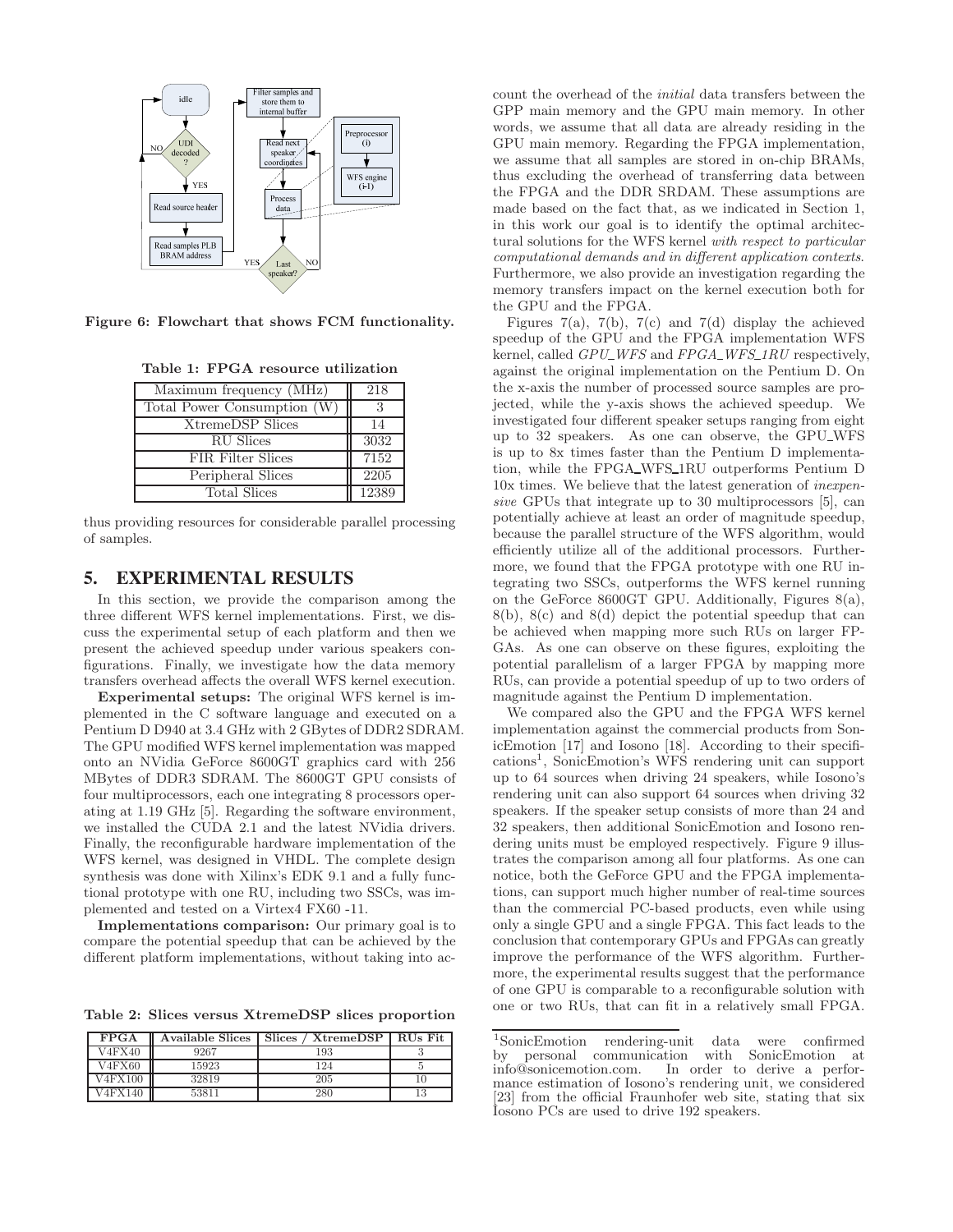

Figure 7: Speedup achieved against the GPP with 8, 16, 24 and 32 speakers.

When a large FPGA is considered, multiple RUs can be implemented which provides an order of magnitude higher performance of the FPGA against a low-cost GPU and almost two orders of magnitude against a modern GPP.

Finally, Table 3 generalizes the advantages and the disadvantages of each approach regarding performance, development time and power consumption. Regarding power efficiency, contemporary GPPs and GPUs require tens of Watts and, in some cases, up to more than 100 Watts. However, when the speaker setup consists of more than 32 speakers, still it is more power efficient to map the WFS kernel on the GPU comparing to a GPP approach. The reason for that is because one would require to employ additional rendering units to drive all the speakers, thus increasing the total consumed power, while a single GPU could keep up with the required processing demands. Furthermore, comparing the GPU and the current FPGA prototype, the latter consumes approximately 3 Watts [7], two orders of magnitude less, comparing to both the GPP and GPU. However, practical experience suggests that designing hardware modules with hardware description languages is a more cumbersome process than using high-level software ones. Thus, although the FPGA approach offers the best solution regarding performance and power consumption, it still requires a higher effort to build a complete hardware accelerator.



Figure 9: Number of real-time rendered sources that can be supported by each platform.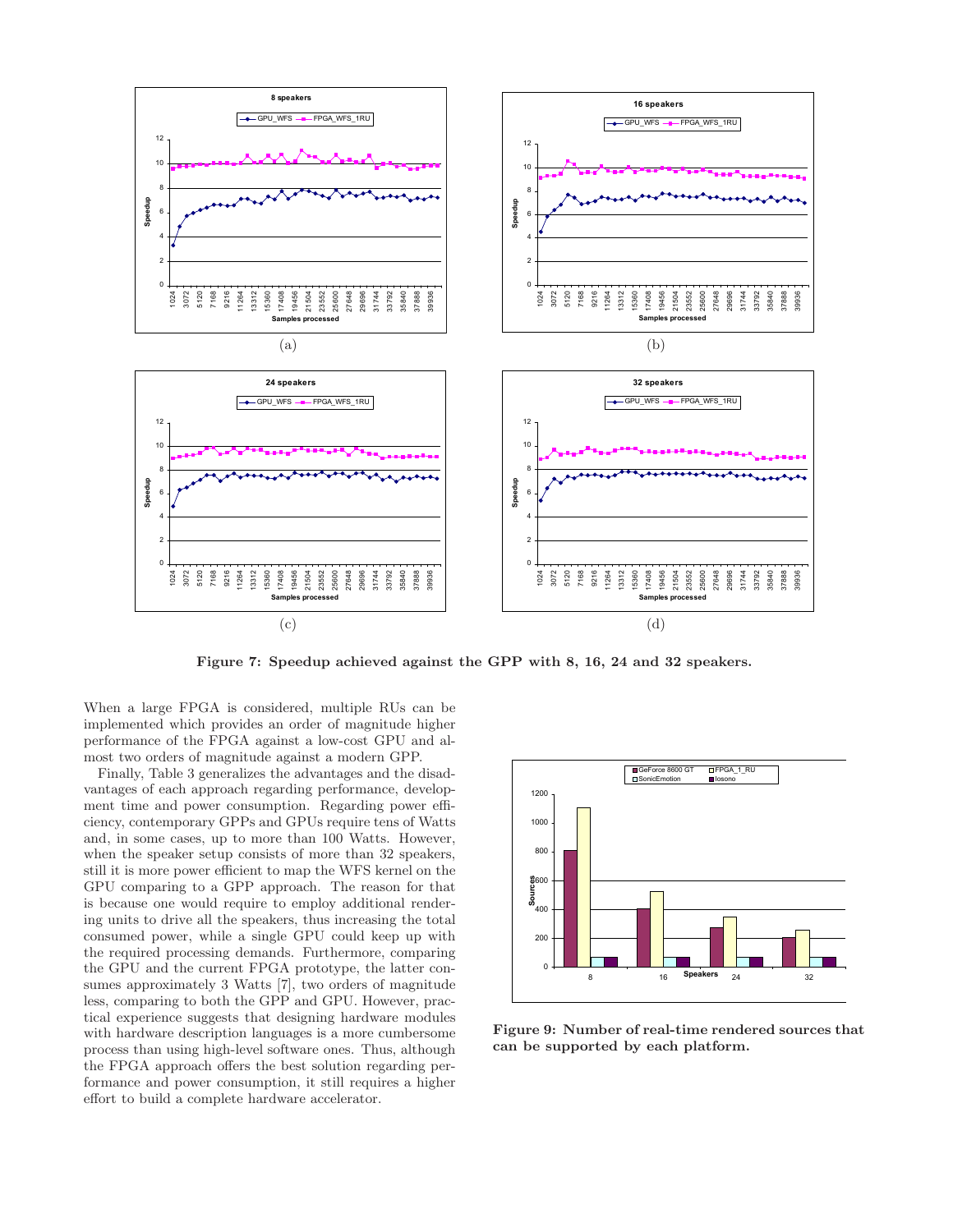

Figure 8: Speedup achieved against the GPP with 8, 16, 24 and 32 speakers using multiple RUs.

Table 3: Design features of WFS per implementation platform

|            |           |              | Platform   Performance   Development time   Power consumption |
|------------|-----------|--------------|---------------------------------------------------------------|
| GPU        | Very good | Medium       | High                                                          |
| FPGA       | Excellent | Long         | Very low                                                      |
| <b>GPP</b> | Low       | <b>Short</b> | High                                                          |

Exploration of the memory transfers overhead on the PC: During our experiments with the GPU implementations, reported earlier in this study, we deliberately avoided to include the data memory transfers into the reported figures. The reason was that our goal was not to evaluate the memory subsystem performance of a PC, but to make an architectural study of the WFS kernel, assuming a dedicated subsystem with GPU being the main processor. Nevertheless, we explore the utilization of the GPU as part of the entire PC system, because such a platform provides the easiest and the most immediate way to use a GPU for a WFS-based audio system. Moreover, we can clearly indicate the memory transfers overhead, due to the PC memory / bus infrastructure and to use this knowledge for the design of a better dedicated memory subsystem.

For our study, we have divided the total WFS execution

time on the GPU into three different parts: 1) Host to Device - the required time to transfer all data from the host (GPP) main memory to the device (GPU) main memory. 2) WFS kernel - the actual WFS kernel execution time. 3) Device to Host - the transfer of the results from the device  $(GPU)$  main memory to the host  $(GPP)$  one. Figures  $10(a)$ and 10(b) illustrate how these three different times are distributed among the total GPU execution time. As one can notice, in the case where we have 32 speakers, the *Device to* Host time occupies up to 60% of the total time. In contrast, in the case where we have only eight speakers to drive, this time occupies up to 40% of the total execution time. The reason for that is because in the first case, the WFS produces an increased amount of data to be transferred to the GPP memory, since there are more speakers to be driven. The Host to Device time for the initial data that have to be transferred from the GPP memory to the GPU one (such as source coordinates and filtered samples), is always the same, thus its portion is decreased as the number of speakers increases. Furthermore, the WFS time increases from roughly 30% when there are eight speakers, to 40% when there are 32 speakers. The conclusion from this analysis is that, as expected, data transfers overhead severely impacts the WFS execution time in the GPU with a typical memory hierarchy of the PC systems. This impact is quantified in Fig-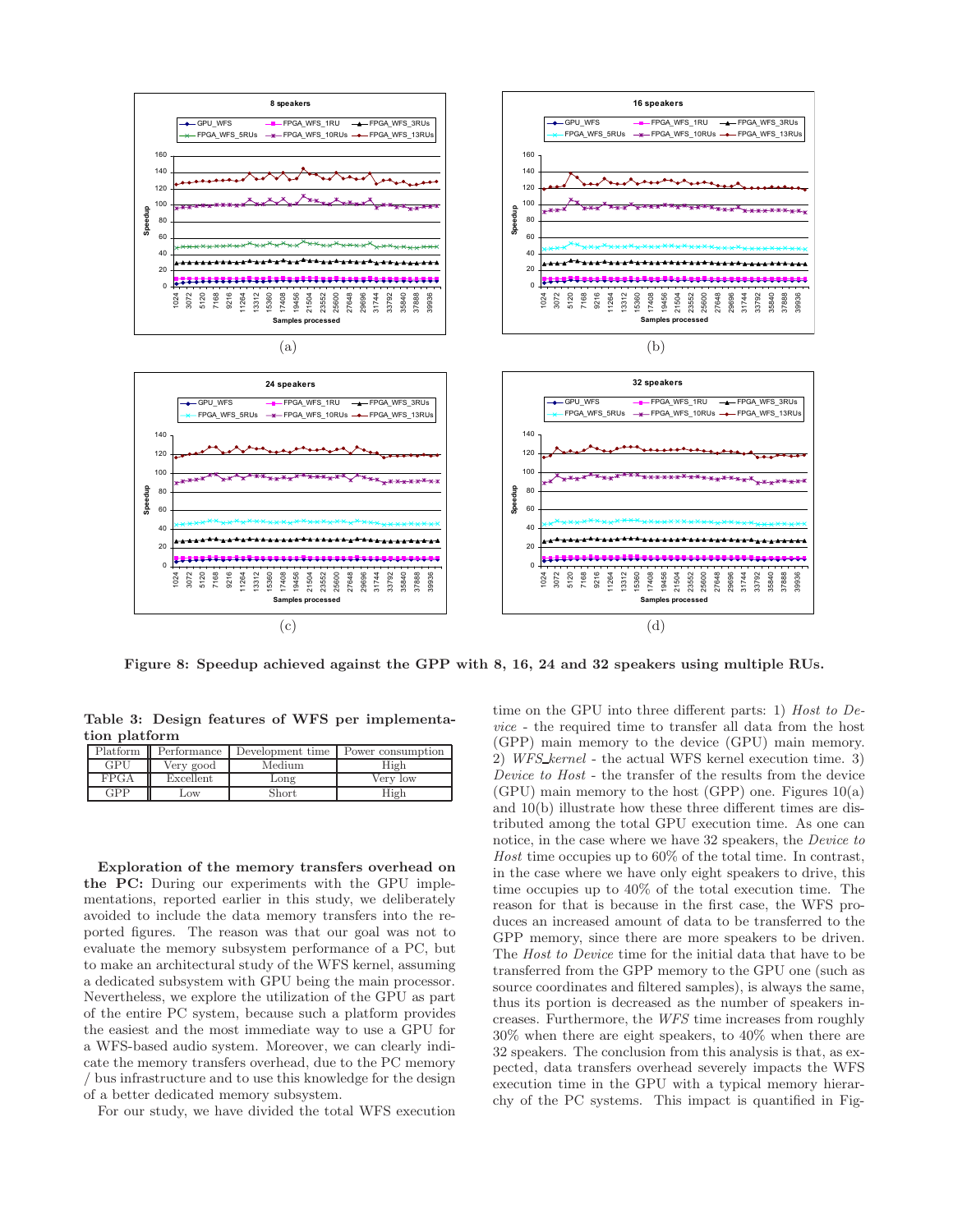

Figure 10: Breakdown of the GPU time execution with 8 and 32 speakers.



Figure 11: WFS kernel execution speedup with and without the memory overhead for 8 and 32 speakers.

ures  $11(a)$  and  $11(b)$ , where  $GPU_WFS$  and  $GPU_WFS_0$ is the achieved speedup without and with the memory overhead respectively. The figures provide clear evidence, that even in the non optimal PC bus / memory organization a speedup of the WFS kernel can be still achieved using a GPU attached to the system.

As far as the FPGA implementation is concerned, the prospective system would have a dedicated memory subsystem by default. As we mentioned in Section 4, a RU with two SSCs process 1024 16-bits samples every 523 cycles at 200 MHz, thus approximately 772 MBytes/sec. In the Xilinx ML410 board, where the prototype was validated, there is a 32-bit word 64 MBytes DDR SDRAM chip running at 266 MHz. The memory bandwidth, therefore can be roughly up to  $2 \times 266 \times 10^6 \times 4$  bytes = 2.12 GBytes/sec. Consequently, a direct SDRAM connection with the FCM could alleviate, for example, the data transfer bottleneck and provide the required bandwidth. Recent technologies provide even higher operational frequencies for the contemporary DRAM modules. Therefore, our conclusion is that memory transfers should not introduce a performance bottleneck in WFS processing, neither on an FPGA, nor on a GPU, if the memory hierarchy is designed and optimized accordingly.

## **6. CONCLUSIONS**

In this paper, we investigated the architectural perspectives of three different hardware platforms to map the WFS kernel: a GPP, a GPU, and an FPGA. We found that a GeForce 8600GT consisting of only four multiprocessors (latest inexpensive desktop GPUs consist of up to 30), can achieve up to 8x speedup comparing to the Pentium D 3.4 GHz implementation. The FPGA implementation achieves the best performance, even when utilizing only one RU with two SSCs. We also compared both approaches against the commercial products from Iosono and SonicEmotion, and found that both of them were outperformed from the GPU and FPGA implementations. The FPGA implementation is the one that can offer the best performance and lowest power